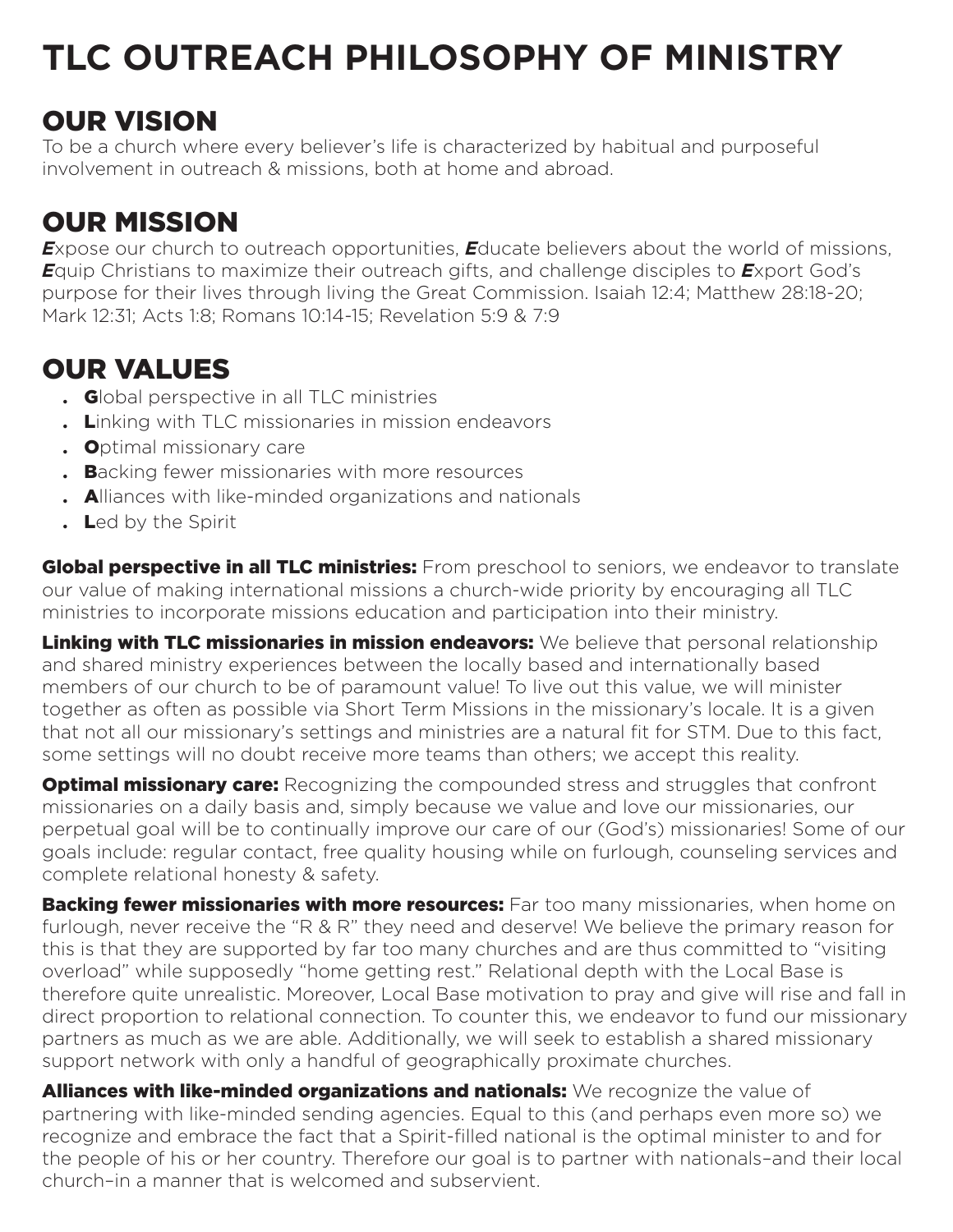Led by the Spirit: Convinced that "Unless the LORD builds the house, its builders labor in vain" (Psalm 127:1a), it is our earnest desire to follow the Spirit's leading in the why, when, where, how and who of missions. Believing that missions is empowered by prayer, we will endeavor to build up a praying church so that all ministries—especially missions— are bathed in prayer!

### **OUR PLAN: "G.R.A.C.E."**

Go share the gospel and make disciples Reconcile people back to God and one another Assist national leaders & local churches Care for the poor, ill & victimized Educate the next generation

# **EXAMPLES OF G.R.A.C.E. FROM TLC MISSIONARIES**

#### *Go share the gospel and make disciples:*

- **Johan & Christa Combrinck** have trained 1000s of African pastors, most of whom possess only a portion of the Bible and very little understanding of it.
- **Jonathan & Karen Finley** train and mentor new missionaries as they learn languages, adapt to new cultures, integrate cross-cultural ministry roles, and become effective witnesses where Jesus is least known in the world.
- **Mark & Brenda Hall** pastor a small church and disciple unreached youth & young adults in Guadalajara, Mexico.
- **Marty & Carol Pelton** serve as trainers of new missionaries with Wycliffe who literally serve to the farthest ends of the earth.
- **Ken Taylor** reaches out to Japanese non-believers via Black Gospel Choirs & "seminars" (an effective outreach since the origin and "Author" of the lyrics derived from the Bible are sung and "studied"). Ken also helps plant churches and disciple new believers via a small Bible school he and his late wife Bola founded.
- **Doug & Dee Valenzuela** have planted two thriving churches in the suburbs of Naples, Italy unlike any else in the whole country in terms of size. The Valenzuelas continue to successfully employ large biennial evangelistic outreach "Festivals" that have provided the converts that make up the two respective churches they have helped plant.
- One more couple whose names we cannot cite (in **North Africa**) work in an adventure tourism business as mission, as well as Disciple Making Movements among the unreached.

#### *Reconcile people back to God and one another*

- **Dennis & Denise Ahern** travel the world and help missionaries in crises to be reconciled back to God, family and fellow servants. Dennis' gift of helping missionaries in the midst of crises has also been of great service to TLC on the "home front."
- **P.L.A.Y.** or **Purpose Leadership Adventure for Youth** camps in South Africa bring together children from South Africa's three ethnic groups in a camp setting that accomplishes both camp outreach ministry and also serves as a catalyst for racial reconciliation.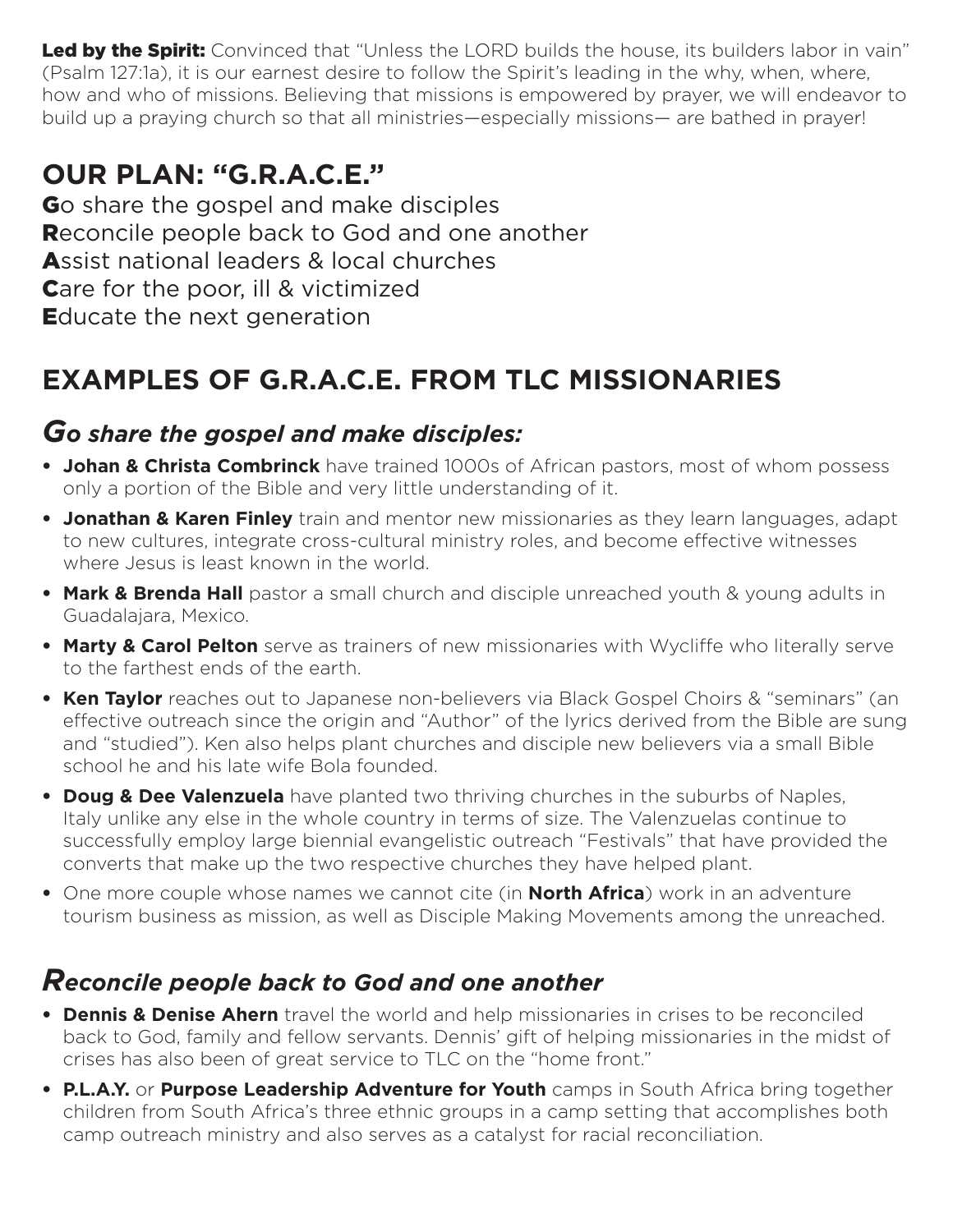### *Assist national leaders & local churches.*

- **John & Beth Aldax** are invited by Navajo Christian leaders to lead missions teams each year to the resource-poor Navajo of Arizona, primarily in repairing homes of the very poor and providing water and septic systems where none have ever existed.
- **Jonathan & Jocelyn Broyles** serve in Thailand as regional leaders in their mission agency OMF. They are tasked with the challenge of supporting, developing and growing 80 teams that minister throughout Asia.
- **Marty & Denise Shaw** serve as key leaders for the mission agency WorldVenture. They prepare & train missionaries and national leaders from all over the globe.
- **John & Janie Stark** were the catalyst for bringing the gospel in printed form to three language groups in Nigeria. They now apply their expertise by training others to do similar work as well as developing and delivering the gospel to unreached peoples via indigenous language audio recording devices.
- **Jacob & Audrey Miller** fly into remote areas in Brazil to provide medical and disaster relief, community development, and support for pastors, missionaries and Bible translators, ministering in these remote areas.

### *Care for the poor, ill & victimized:*

- **Johan & Christa Combrinck**, with TLC members, raised enough for two orphanages for children who have lost their parents to AIDS and/or are HIV positive themselves.
- **Dan & Candi Whitney** founded & lead "**Camp Attitude**," a camping ministry in Oregon that specializes in serving special needs youth and reaching out to their families! Dozens of TLCers staff the camp each summer.
- TLC also partners with **Little Flock Children's Homes**, led by **Viji Cammauf**, a holistic orphanage in Chennai, India. For over half a decade now, TLC has been sending annual dental/medical teams to conduct clinics.
- On staff with **Mercy Ships** International, **Amy Nyquist** directs the TLC connection to the "floating hospital" ship that provides first rate health care to thousands in the coastal regions of Sub-Saharan Africa.
- **Terry & Jeannie Dalrymple** use a strategy called **Community Health Evangelism (CHE)** to equip nationals and mission partners to come alongside villagers in poverty, and educate them about water, food, education, income and wellness to move them out of poverty.
- **Jamal & Suzan Hashweh** work with the needy and disabled by providing food parcels, clothing, wheelchairs and crutches, as well as training and relief for refugees in Jordan.
- In addition to these partners, TLC provides funding and emergency assistance in response to major disasters & refugee crises nationally and around the globe

### *Educate the next generation:*

- Based in both **Sri Lanka and Israel**, a couple connected with TLC provides nation-wide counter-abuse training in youth agencies and schools, and train national children's workers.
- Linking with national churches and **Music Camp International**, **Connie Fortunato** employs pioneering, innovative music camps for children that make outreach to the children & their families possible in countries where traditional mission work is resisted.